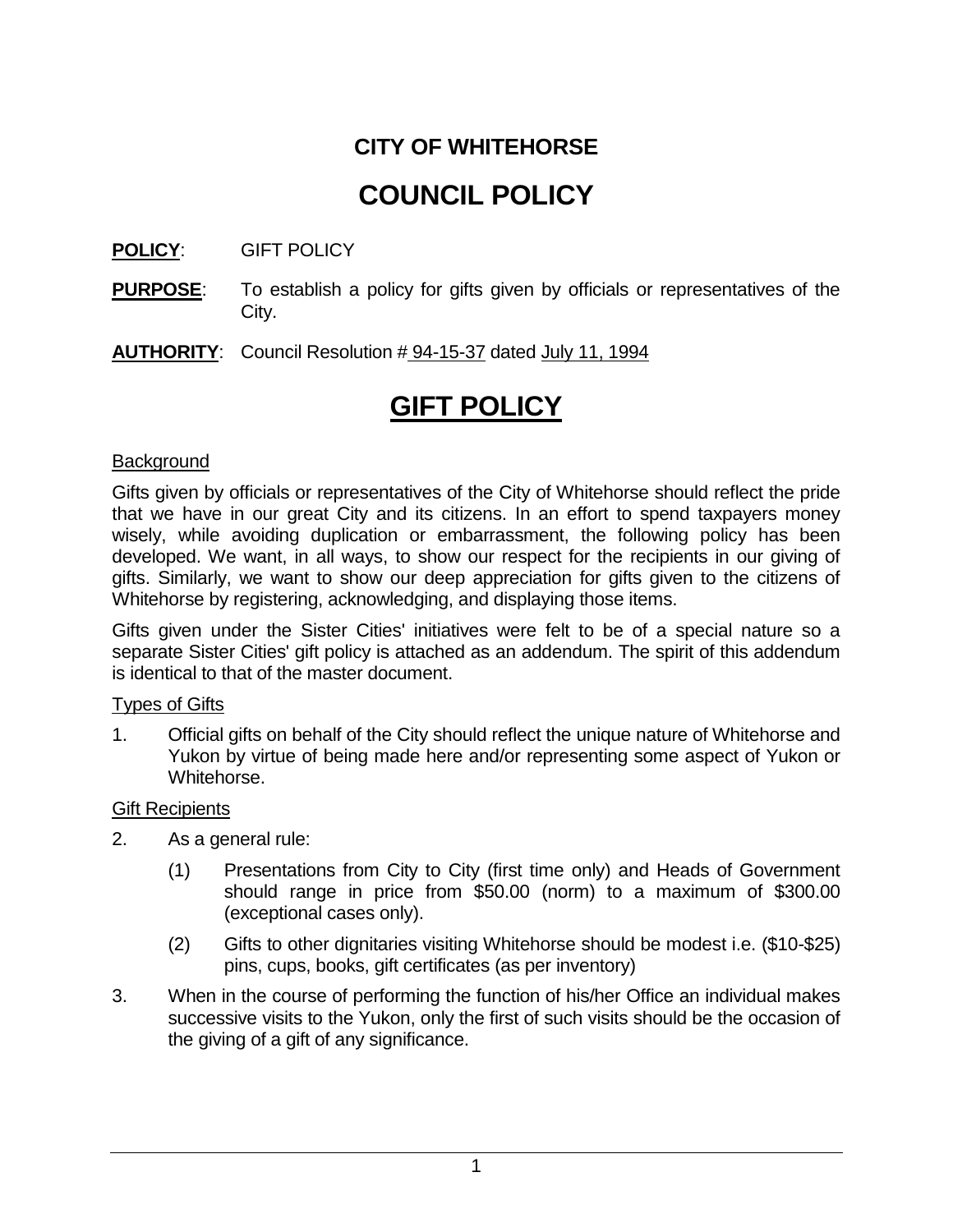#### **Procedures**

- 4. A record will be maintained by the Mayor's Office of the types of presentations made to officials/cities, such as Sister City Mayors in order to avoid possible duplications at some later date.
- 5. Funds will be budgeted through the Clerk's Office by Mayor and Council for gifts presented by the Mayor and Council members. A modest gift bank and registry of Inventory will be maintained by the Mayor's Office for Mayor and Council's use. The Sister City Board will maintain a separate gift inventory but will utilize Mayor and Council's central gift registry through the Mayor's office. A registry of all previous gifts given by the City of Whitehorse will be maintained by the Mayor's office.
- 6. City officials attending conferences and otherwise representing the City on visits outside the Yukon should be prepared on occasion to make a small but suitable presentation to the host Mayor/Council, in addition to small souvenirs such as pins to other official attendees and host staffs. Gifts valued under \$10.00 need not be recorded in the central registry.

## **ADDENDUM**

# **POLICY**: SISTER CITIES GIFT POLICY

**PURPOSE:** To establish a guideline for recommending the specific gifts to be purchased on behalf of the City of Whitehorse and the Sister City Board.

The following policy was established as an Administrative Directive:

### **General**

The City of Whitehorse has established Sister City relationships with the following cities:

- 1. Ushiku, Japan June 23, 1986
- 2. Echuca, Australia November 22, 1977
- 3. Castries, St. Lucia June 26, 1989
- 4. Juneau, Alaska August 16, 1990

It has been City practice to purchase and exchange gifts with our Sister City visitors (excluding Juneau, Alaska). Gifts have been selected based on the related occasion, as well as the specific City's culture and customs.

On official Sister City exchange officials, senior staff and other citizens visiting Whitehorse are presented with individual gifts, the magnitude of which has been dependent on the significance of the individual's relationship to our City (see attached example Appendix A). When the City of Whitehorse visits one of our Sister Cities, appropriate gifts are purchased